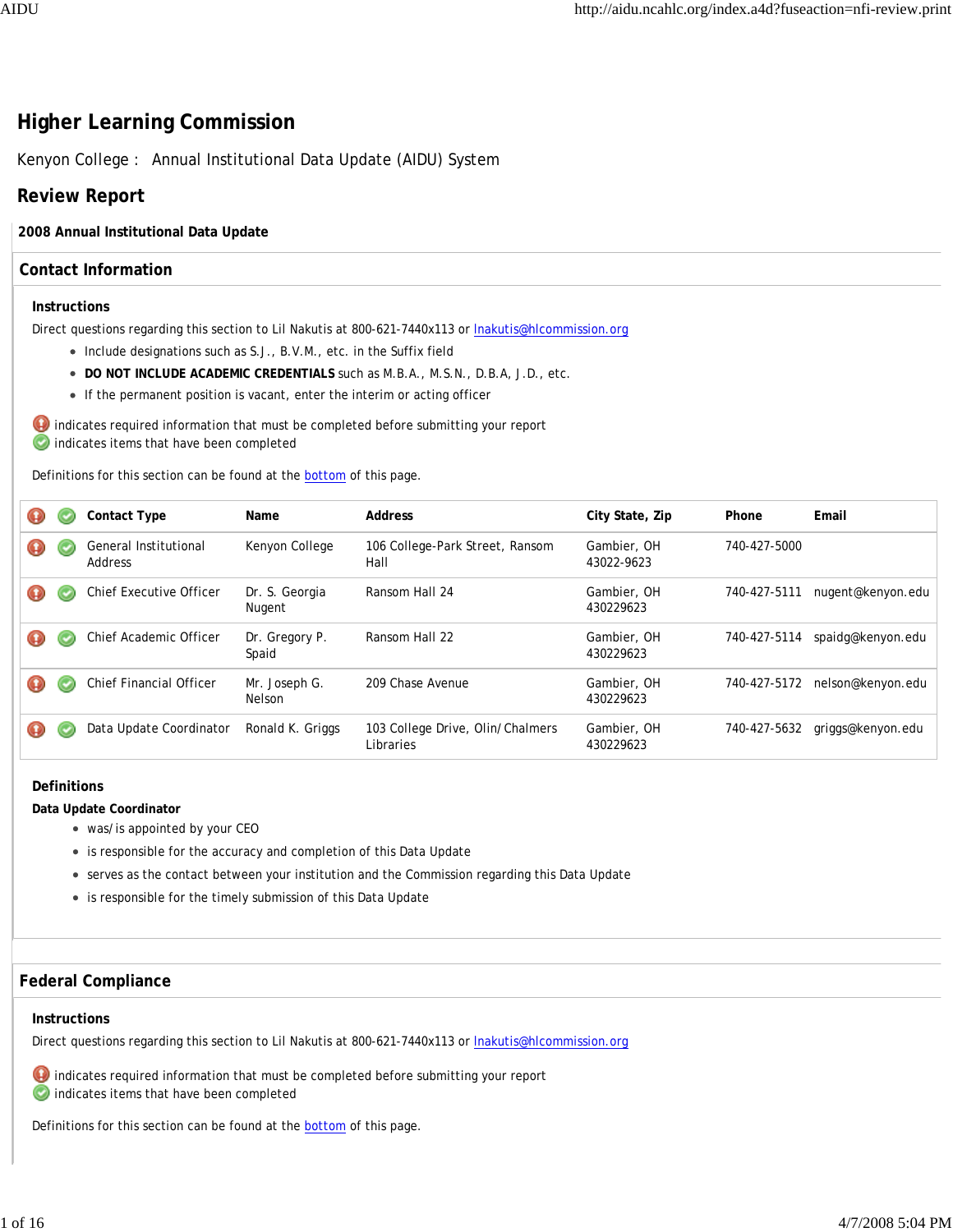# **Academic Calendar - Select all that apply**  $\mathbf \Omega$  $_{\odot}$ **Fig. 2** Semester An academic year that consists of two semesters during the academic year with about 16 weeks for each semester of instruction. There may be an additional summer semester. **Fig. 7** Trimester An academic year that consists of three terms of about 10 weeks each. **Quarter** An academic year that consists of three sessions of about 12 weeks each. The range is typically from 10 to 15 weeks. There may be an additional quarter in the summer. gfedc **Four-One-Four**  The 4-1-4 calendar consists of four courses taken for four months, one course taken for one month, and four courses taken for four **Plan** months. There may be an additional summer session. **Modular** Courses are typically in 4- to 6-week blocks with specific start and end times (frequently cohort). **Genuious** Courses are not defined by specific start dates (usually applies to distance delivery). **Sanction Agencies**  $\mathbf \Omega$  $\odot$ Has any accrediting agency (specialized, professional, or institutional) applied sanctions or withdrawn accreditation within the last year?  $|$  No  $\blacktriangledown$ If yes, list the agency (exclude actions by The Higher Learning Commission): **Refund Policy** ω  $\odot$ Does the institution have a formal student refund policy?  $Yes \n\blacktriangleright$ **Definitions** None **Student Headcount by Level Instructions**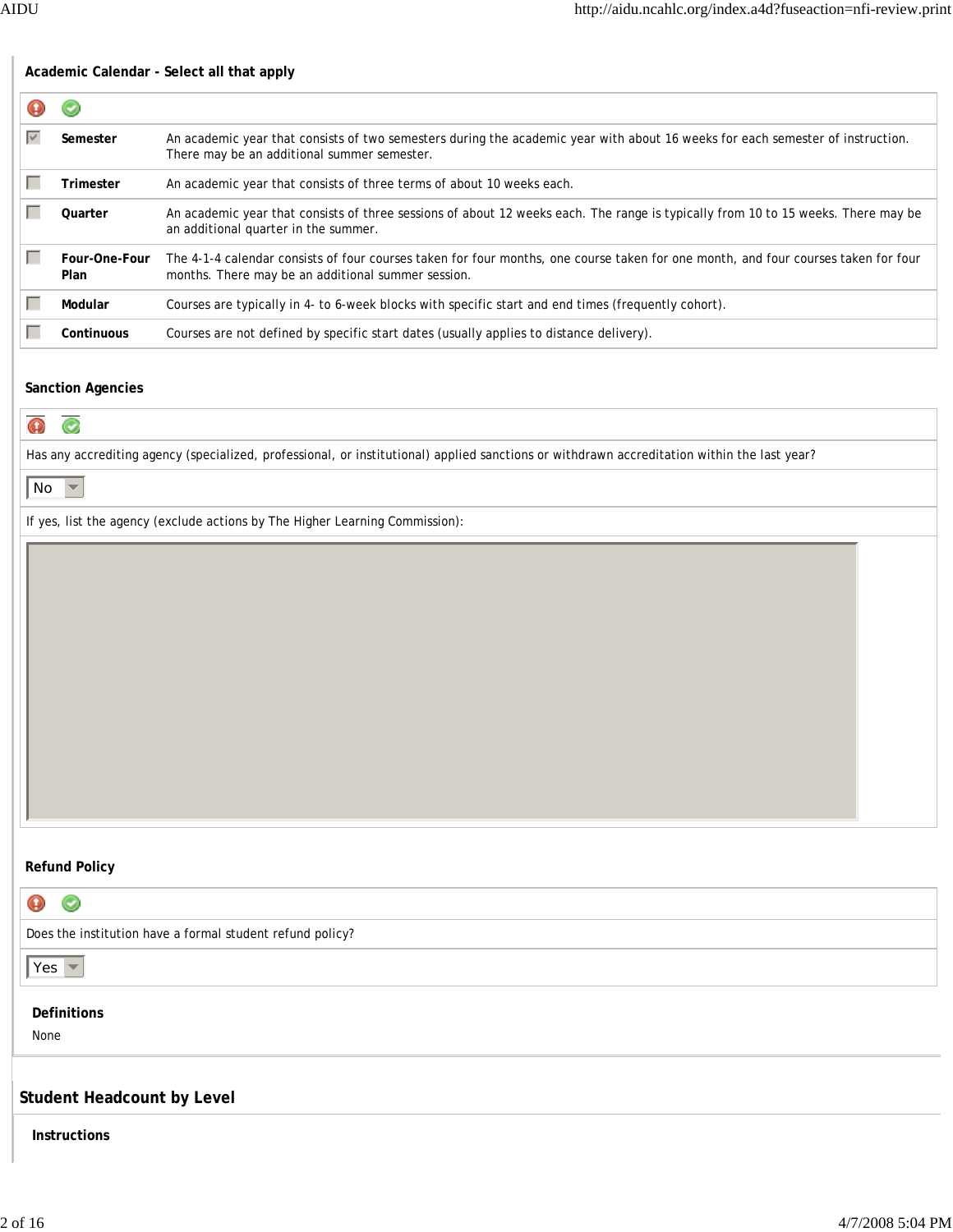Direct questions regarding this section to Lil Nakutis at 800-621-7440x113 or *Inakutis@hlcommission.org* 

- Report your numbers as of your institution's IPEDS official Fall 2007 Reporting Date
- Headcount is unduplicated
- Enter zero if there no enrollement
- **NOTE ON FIRST PROFESSIONAL DEGREES**:
	- IPEDS has eliminated the First Professional Degree designation with the 2007-2008 data collection year, but the first collection year is optional
	- If you did NOT report First Professional student enrollment to IPEDS for 2007-2008, include all formerly First Professional students in the Graduate category

 $\bullet$  indicates required information that must be completed before submitting your report **C** indicates items that have been completed

Definitions for this section can be found at the bottom of this page.

|  |                                                 | Previous | <b>New</b> |
|--|-------------------------------------------------|----------|------------|
|  | Full-Time Undergraduate                         | 1630     | 1653       |
|  | Part-Time Undergraduate                         | 17       | 10         |
|  | <b>Full-Time Graduate</b>                       | $\Omega$ | 0          |
|  | Part-Time Graduate                              | $\Omega$ | 0          |
|  | Full-Time Post-Baccalaureate First Professional | $\Omega$ | 0          |
|  | Part-Time Post-Baccalaureate First Professional | $\Omega$ | 0          |
|  | Non-Credit Students (all levels)                | 0        |            |

#### **Definitions**

**Undergraduates are those students enrolled in:**

- 4 or 5 year Bachelor's programs
- Associate's degree programs
- Vocational/Technical degree or certificate granting programs below the baccalaureate level
- courses creditable toward an Associate's or Bachelor's degree or toward a certificate below baccalaureate level

#### **Graduates are those students enrolled in:**

- any graduate programs
- any graduate courses creditable toward a graduate degree or post-baccalaureate certificate
- thesis or dissertation credits

**First Professional are those students enrolled in any of the following programs or in courses creditable toward those programs:**

- Chiropractic: D.C. or D.C.M.
- Dentistry: D.D.S. or D.M.D.
- Medicine: M.D.
- Optometry: O.D.
- Osteopathic Medicine: D.O.
- Pharmacy: Pharm.D.
- Podiatry: D.P.M. or D.P. or Pod. D.
- Veterinary Medicine: D.V.M.
- Law: L.L.B. or J.D.
- Theology: M. Div. or M.H.L. or B.D. or Ordination

**Non-credit students are those students enrolled:**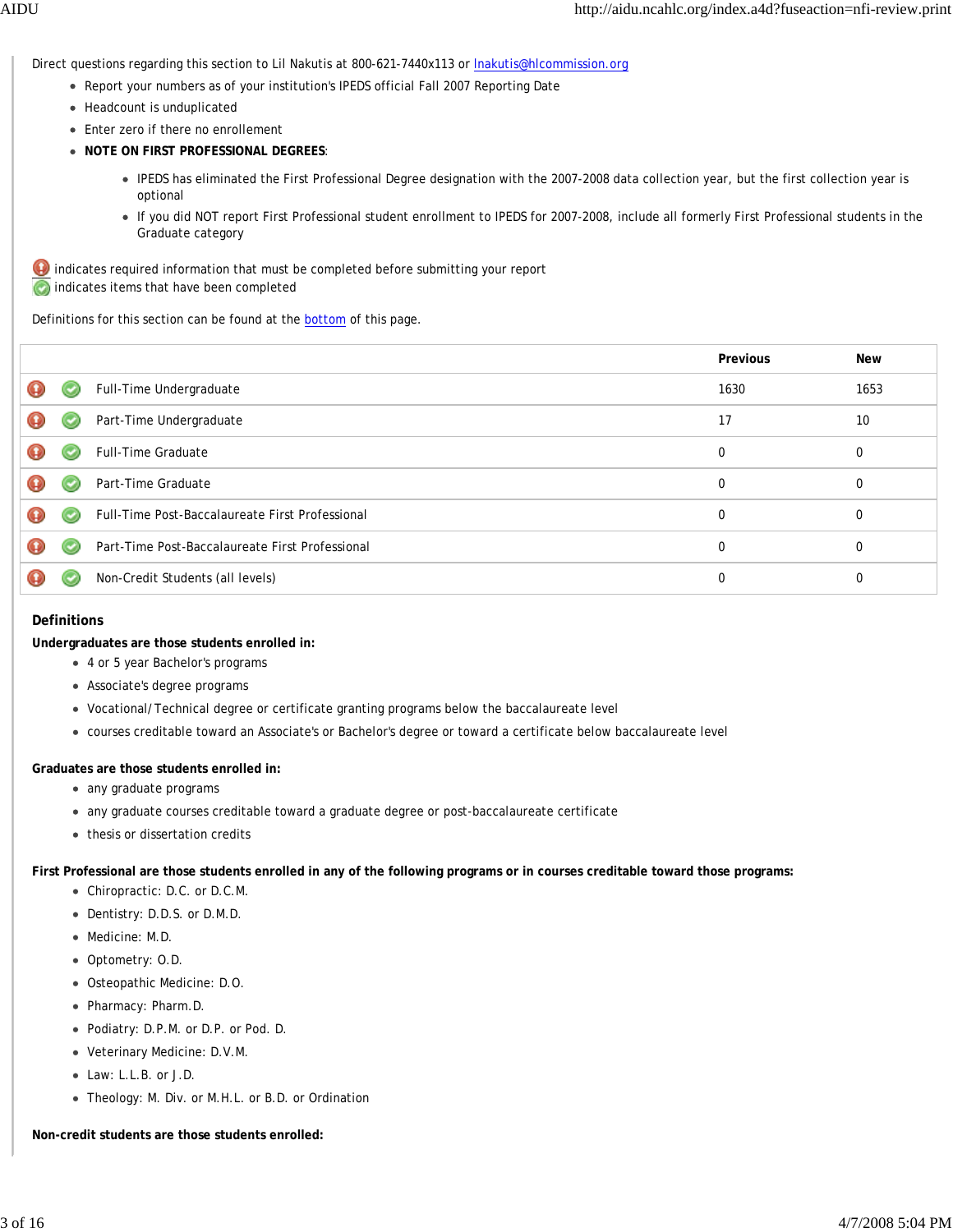- exclusively in non-credit courses
- exclusively as an auditor of credit courses
- exclusively for CEU's

# **Student Headcount by Category**

# **Instructions**

Direct questions regarding this section to Lil Nakutis at 800-621-7440x113 or Inakutis@hlcommission.org

- Report your numbers as of your institution's **IPEDS official Fall 2007 Reporting Date**
- Headcount may be duplicated
- **O** indicates required information

Definitions for this section can be found at the **bottom** of this page.

|    |                                        | Previous | <b>New</b> |
|----|----------------------------------------|----------|------------|
| v. | Degree-Seeking Undergraduate           | 1631     | 1653       |
| ∾  | Certificate-Seeking Undergraduate      |          |            |
|    | Post-Baccalaureate Certificate Seeking | 0        |            |
|    | Post-Baccalaureate Degree-Seeking      |          |            |

## **Definitions**

**Degree-seeking** students enrolled for **credit in a degree program**

**Certificate-seeking**

students enrolled in a **credit OR non-credit certificate program**

# **Total Entering Undergraduate Headcount**

# **Instructions**

Direct questions regarding this section to Lil Nakutis at 800-621-7440x113 or lnakutis@hlcommission.org

- Report your numbers as of your institution's **IPEDS official Fall 2007 Reporting Date**
- Include **new freshmen and new transfer students** enrolled for **credit or non-credit**
- Enter zero if headcount there is no enrollment

indicates items that have been completed

Definitions for this section can be found at the **bottom** of this page.

|                               |                             | Previous | New |
|-------------------------------|-----------------------------|----------|-----|
| $\bullet\hspace{0.1cm} \circ$ | Full-Time Entering          | 458      | 468 |
|                               | <b>O</b> Part-Time Entering |          |     |
|                               |                             |          |     |

## **Definitions**

None

# **Institutional Headcount**

indicates required information that must be completed before submitting your report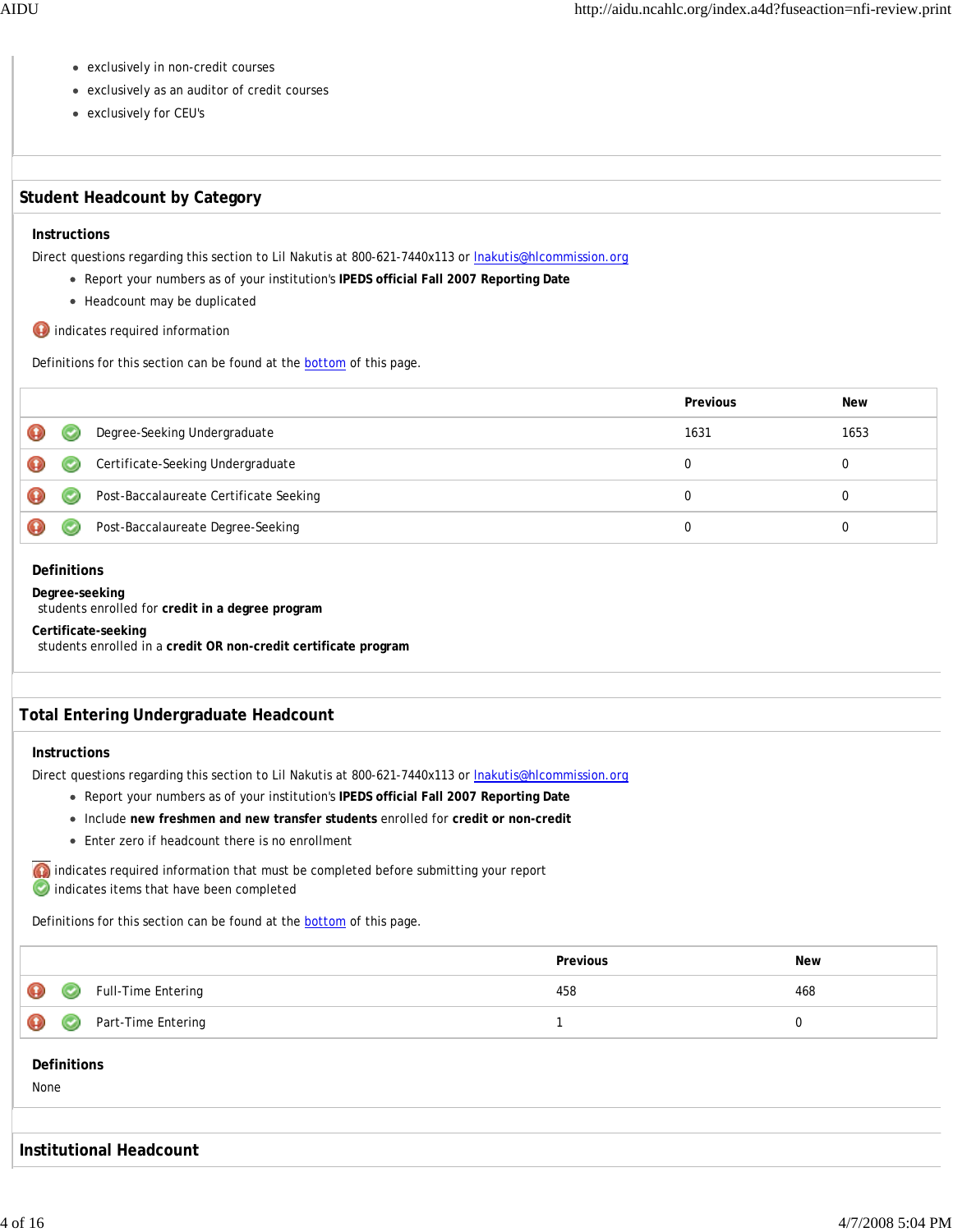# **Instructions**

Direct questions regarding this section to Lil Nakutis at 800-621-7440x113 or *Inakutis@hlcommission.org* 

- Report your numbers as of your institution's **IPEDS official Fall 2007 Reporting Date**
- Report **unduplicated** numbers
- Enter zero if there are no employees for a category
- If an employee serves in **more than one category**, report that person in the category used by your institution to classify that person. **Report that person only once**

 indicates required information that must be completed before submitting your report **indicates items that have been completed** 

Definitions for this section can be found at the bottom of this page.

|                                    |                          | Previous | <b>New</b> |
|------------------------------------|--------------------------|----------|------------|
| ۳                                  | Full-Time Faculty        | 153      | 152        |
| $\left(\blacktriangleright\right)$ | Part-Time Faculty        | 29       | 38         |
| $\left( \bullet \right)$           | Full-Time Administration | 176      | 181        |
| $\left(\bigtriangledown\right)$    | Part-Time Administration | 24       | 27         |
| $\left( \bullet \right)$           | Full-Time Staff          | 170      | 164        |
|                                    | Part-Time Staff          | 70       | 67         |

#### **Definitions**

**Faculty are employees whose primary responsibilies are instruction, research, and/or service.**

- Include both **tenure and non-tenure** track.
- **Adjunct faculty** should be counted as part-time faculty.
- **Graduate assistants** should be counted as part-time faculty.
- Full-time faculty on **sabbatical** should be counted as full-time faculty.

**Administration includes the following IPEDS categories:**

- executive
- administration
- managerial
- other professionals

**Staff includes the following IPEDS categories:**

- technical and paraprofessional
- clerical and secretarial
- skilled crafts
- service/maintenance

## **Educational Programs**

#### **Instructions**

Direct questions regarding this section to Lil Nakutis at 800-621-7440x113 or **Inakutis@hlcommission.org** 

- Report your numbers as of the **date of submission** of this Data Update
- Enter zero for any programs not offered
- Report certificate, diploma, or degree programs that are offered in CIP-defined fields of study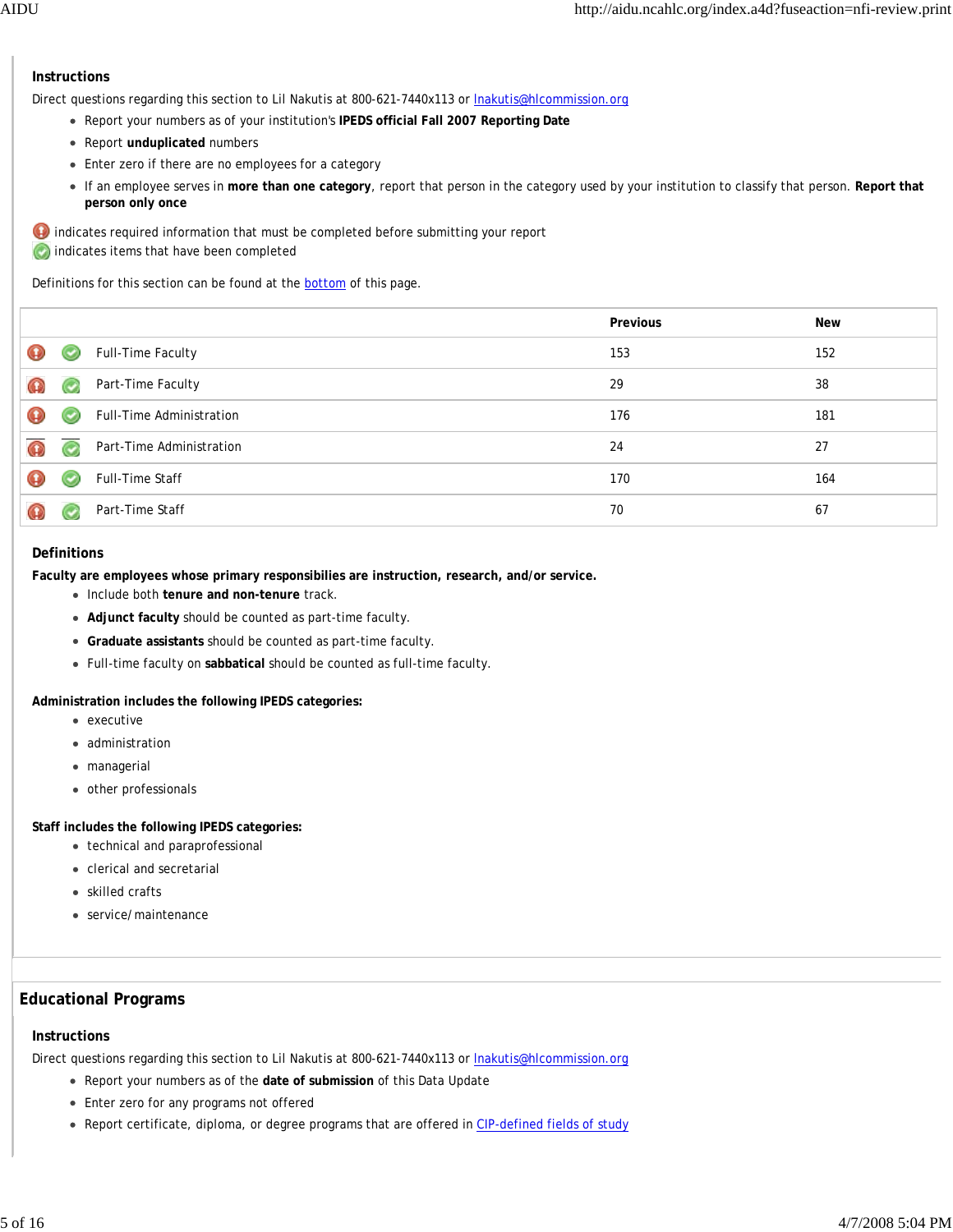- Typically these correspond to majors
- Do not count sub-fields or concentrations within a major as separate programs
- CIP Codes can be found at http://nces.ed.gov/pubs2002/cip2000/
- **NOTE ON FIRST PROFESSIONAL DEGREES:**
	- IPEDS has eliminated the First Professional Degree designation with the 2007-2008 data collection year, but the first collection year is optional
	- If you did NOT report First Professional Degree Programs to IPEDS for 2007-2008, include all formerly First Professional degrees in the Doctor's Degree Programs category

 $\bigoplus$  indicates required information that must be completed before submitting your report indicates items that have been completed

Definitions for this section can be found at the **bottom** of this page.

|  |                                                       | Previous | <b>New</b>  |
|--|-------------------------------------------------------|----------|-------------|
|  | Pre-Associate Certificate/Diploma Programs            | 0        | 0           |
|  | Other Undergraduate Certificates/Diploma Programs     | 0        | $\Omega$    |
|  | Associate's Degree Programs                           | 0        | $\Omega$    |
|  | Bachelor's Degree Programs                            | 31       | 31          |
|  | Master's Degree Programs                              | 0        | $\mathbf 0$ |
|  | Specialist's Degree Programs                          | 0        | 0           |
|  | Doctor's Degree Programs                              | 0        | $\Omega$    |
|  | Post-Baccalaureate First Professional Degree Programs | 0        | $\Omega$    |
|  | Post-Baccalaureate Certificate Programs               | 0        | 0           |
|  |                                                       |          |             |

#### **Definitions**

**Pre-associate certificate/diploma programs:**

- credit-bearing
- culminate in the awarding of a certificate or diploma, but not a degree
- usually require no previous college credit for admission
- course work is lower division undergraduate

# **Other undergraduate certificate/diploma programs:**

- credit OR non-credit bearing
- culminate in the awarding of a certificate or diploma, but not a degree
- frequently require previous college credit for admission
- course work is upper-division undergraduate

# **Associate's degree programs:**

- requires the completion of at least 2 years of full-time equivalent college-level work in a specified field of study
- meets institutional requirements for completion of a degree
- culminates in the awarding of a degree

# **Bachelor's degree programs:**

- requires the completion of at least 4 years of full-time equivalent college-level work in a specified field of study
- meets institutional requirements for completion of a degree
- culminates in the awarding of a degree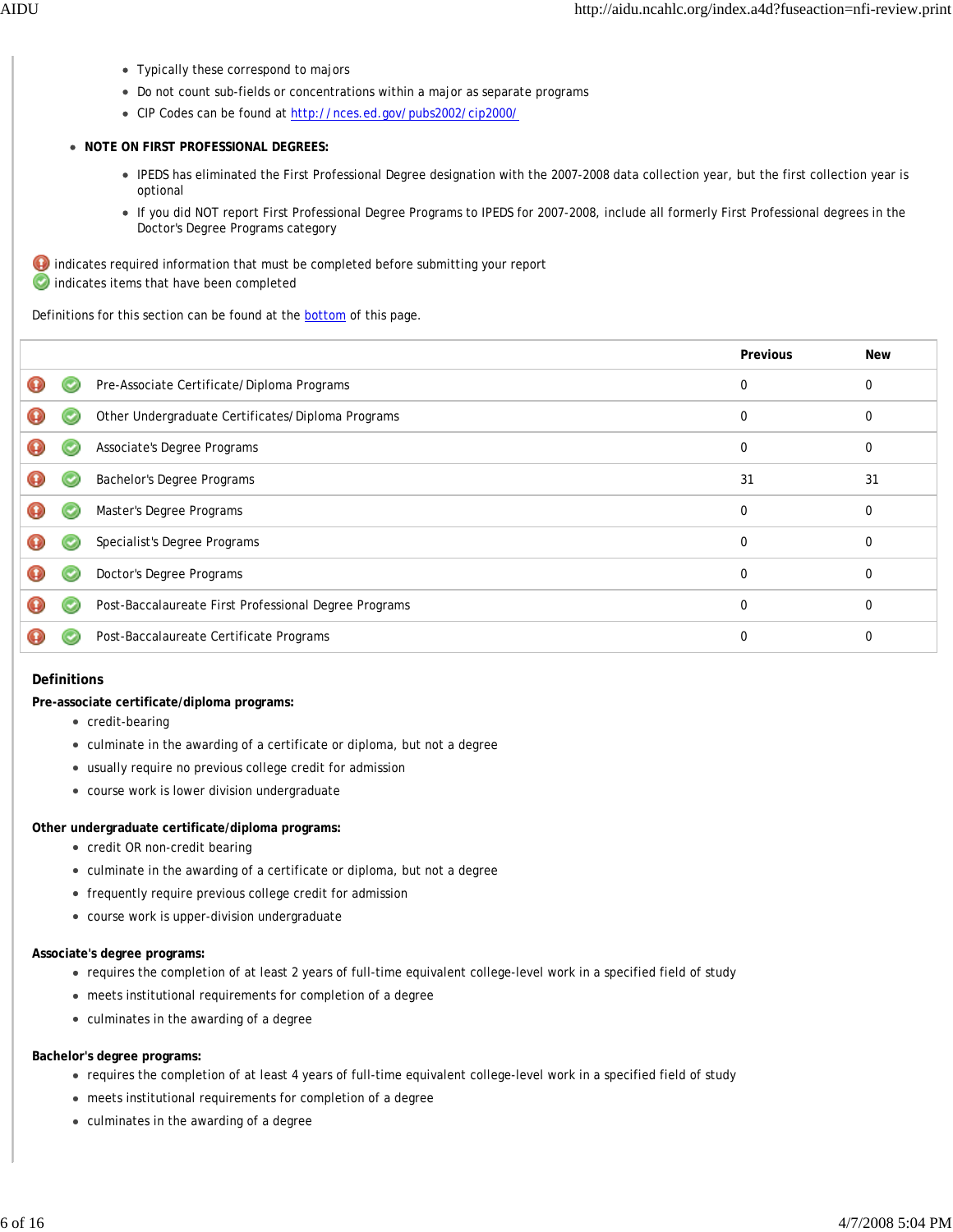#### **Post-baccalaureate certificate programs:**

- beyond bachelor's degree
- requires the completion of an organized field of study
- culminates in the awarding of a certificate, but not a degree
- coursework is graduate level

#### **Master's degree programs:**

- beyond bachelor's degree
- requires the completion of at least 1 year of full-time equivalent graduate-level
- meets institutional requirements for completion of the degree
- culminates in awarding of the degree

#### **Specialist's degree programs:**

- beyond bachelor's degree
- requires the completion of college work beyond the bachelor's degree in a specific field of study
- frequently found in Education and related academic disciplines

#### **First professional degree programs:**

- provides the requisites for licensure in a recognized profession
- requires at least 2 years of college-level work for admission
- requires the completion of at least 6 years of full-time equivalent college work
- must be within one of the following fields:
	- Chiropractic: D.C. or D.C.M.
	- Dentistry: D.D.S. or D.M.D.
	- Medicine: M.D.
	- Optometry: O.D.
	- Osteopathic Medicine: D.O.
	- Pharmacy: Pharm.D.
	- Podiatry: Pod. D. or D.P. or D.P.M.
	- Veterinary Medicine: D.V.M.
	- Law: L.L.B. or J.D.
	- Theology: M. Div. or M.H.L or B.D. or Ordination

#### **Doctor's degree programs:**

- beyond the master's degree
- includes a dissertation or other original project
- meets institutional requirements for completion of the degree
- culminates in the awarding of the degree

## **Certificates & Degrees Awarded**

#### **Instructions**

Direct questions regarding this section to Lil Nakutis at 800-621-7440x113 or lnakutis@hlcommission.org

- Report the numbers from **July 1, 2006 through June 30, 2007**
- Enter zero for any certificates or degrees not offered

 $\bullet$  indicates required information that must be completed before submitting your report

**b** indicates items that have been completed

Definitions for this section can be found at the **bottom** of this page.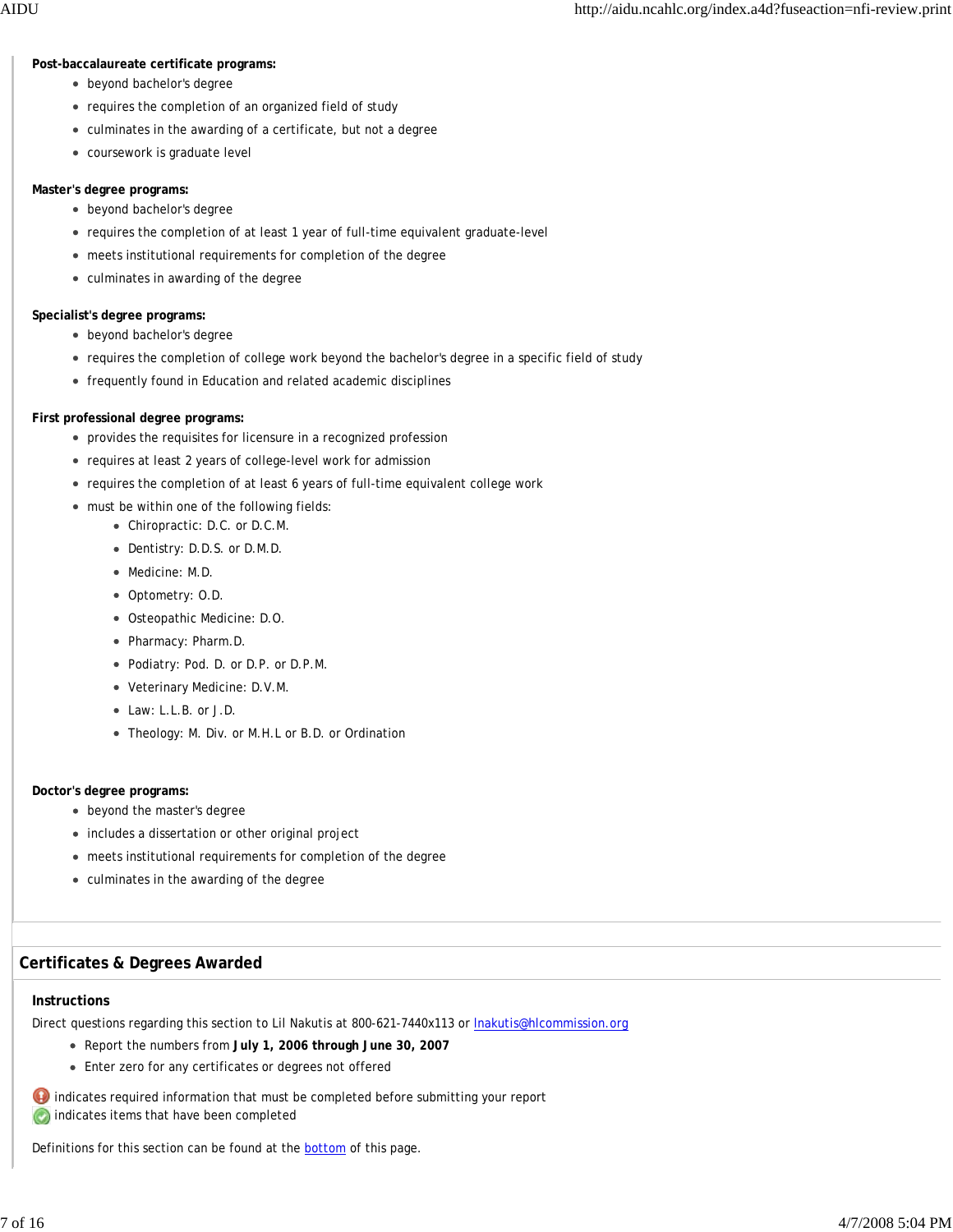|   |                                                       | Previous | New      |
|---|-------------------------------------------------------|----------|----------|
|   | Pre-Associate Certificates/Diplomas Awarded           | 0        | 0        |
| O | Other Undergraduate Certificates/Diplomas Awarded     | 0        | 0        |
|   | Associate's Degrees Awarded                           | $\Omega$ | $\Omega$ |
|   | Bachelor's Degrees Awarded                            | 404      | 410      |
|   | Master's Degrees Awarded                              | $\Omega$ | $\Omega$ |
| Ω | Specialist's Degrees Awarded                          | 0        | $\Omega$ |
|   | Doctor's Degrees Awarded                              | 0        | 0        |
| Ω | Post-Baccalaureate First Professional Degrees Awarded | $\Omega$ | 0        |
|   | Post-Baccalaureate Certificates Awarded               | $\Omega$ | $\Omega$ |

#### **Definitions**

#### **Pre-associate certificate/diploma programs:**

- credit-bearing
- culminate in the awarding of a certificate or diploma, but not a degree
- usually require no previous college credit for admission
- course work is lower division undergraduate

#### **Other undergraduate certificate/diploma programs:**

- credit OR non-credit bearing
- culminate in the awarding of a certificate or diploma, but not a degree
- frequently require previous college credit for admission
- course work is upper-division undergraduate

#### **Associate's degree programs:**

- requires the completion of at least 2 years of full-time equivalent college-level work in a specified field of study
- meets institutional requirements for completion of a degree
- culminates in the awarding of a degree

#### **Bachelor's degree programs:**

- requires the completion of at least 4 years of full-time equivalent college-level work in a specified field of study
- meets institutional requirements for completion of a degree
- culminates in the awarding of a degree

## **Post-baccalaureate certificate programs:**

- beyond bachelor's degree
- requires the completion of an organized field of study
- culminates in the awarding of a certificate, but not a degree
- coursework is graduate level

#### **Master's degree programs:**

- beyond bachelor's degree
- requires the completion of at least 1 year of full-time equivalent graduate-level
- meets institutional requirements for completion of the degree
- culminates in awarding of the degree

#### **Specialist's degree programs:**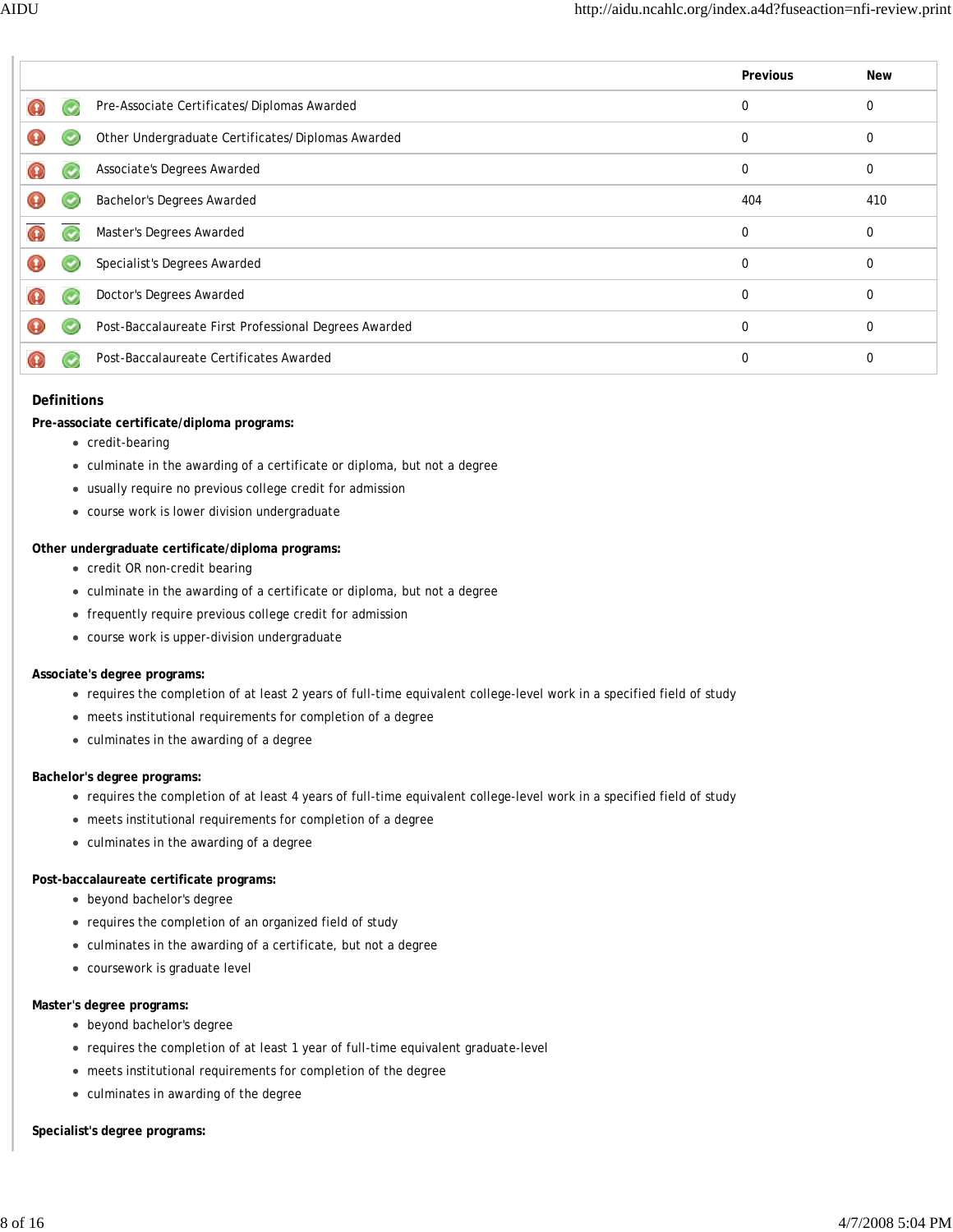- beyond bachelor's degree
- requires the completion of college work beyond the bachelor's degree in a specific field of study
- frequently found in Education and related academic disciplines

#### **First professional degree programs:**

- provides the requisites for licensure in a recognized profession
- requires at least 2 years of college-level work for admission
- requires the completion of at least 6 years of full-time equivalent college work
- must be within one of the following fields:
	- Chiropractic: D.C. or D.C.M.
	- Dentistry: D.D.S. or D.M.D.
	- Medicine: M.D.
	- Optometry: O.D.
	- Osteopathic Medicine: D.O.
	- Pharmacy: Pharm.D.
	- Podiatry: Pod. D. or D.P. or D.P.M.
	- Veterinary Medicine: D.V.M.
	- Law: L.L.B. or J.D.
	- Theology: M. Div. or M.H.L or B.D. or Ordination

#### **Doctor's degree programs:**

- beyond the master's degree
- includes a dissertation or other original project
- meets institutional requirements for completion of the degree
- culminates in the awarding of the degree

# **Off Campus Activities - Other Campuses**

#### **Instructions**

Direct questions regarding this section to Lil Nakutis at 800-621-7440x113 or lnakutis@hlcommission.org

#### **Note that institutions will need to submit additional information in the Off-Campus Activities sections as required by federal reporting requirements.**

- Report all Other Campuses (do not include main campus)
- To EDIT Previously Reported Other Campuses, click on the row of the campus you wish to edit
	- Enter street address
	- Enter new headcount numbers if the campus is still active
	- Indicate Active, Inactive, or Closed status
	- Enter a "Closed Date" if the campus has closed
- To ADD Previously Unreported Other Campuses, click on the Report New Campus button. Please note that a request for approval of new campuses or sites must be submitted to the Higher Learning Commission.
- Note on open/close dates: Indicate an open date for each campus. You may estimate the open date. If the campus is not currently active, but your institution intends to reactivate it in the future, mark it as inactive. Inactive campuses will not appear on the institution's Organizational Profile on the Commission's website but will remain in the Commission's database and will appear in the institution's Update data next year. You cannot delete campuses that have previously been posted in the Commission's database, nor can you move previously posted campuses or sites from one category to the other. If the campus is no longer in operation permanently, mark the campus as closed. It will be removed from the Commission's database. You can only use the Delete button to edit or remove new entries to the Campuses list as you are preparing this information.
- **DEFINITIONS:**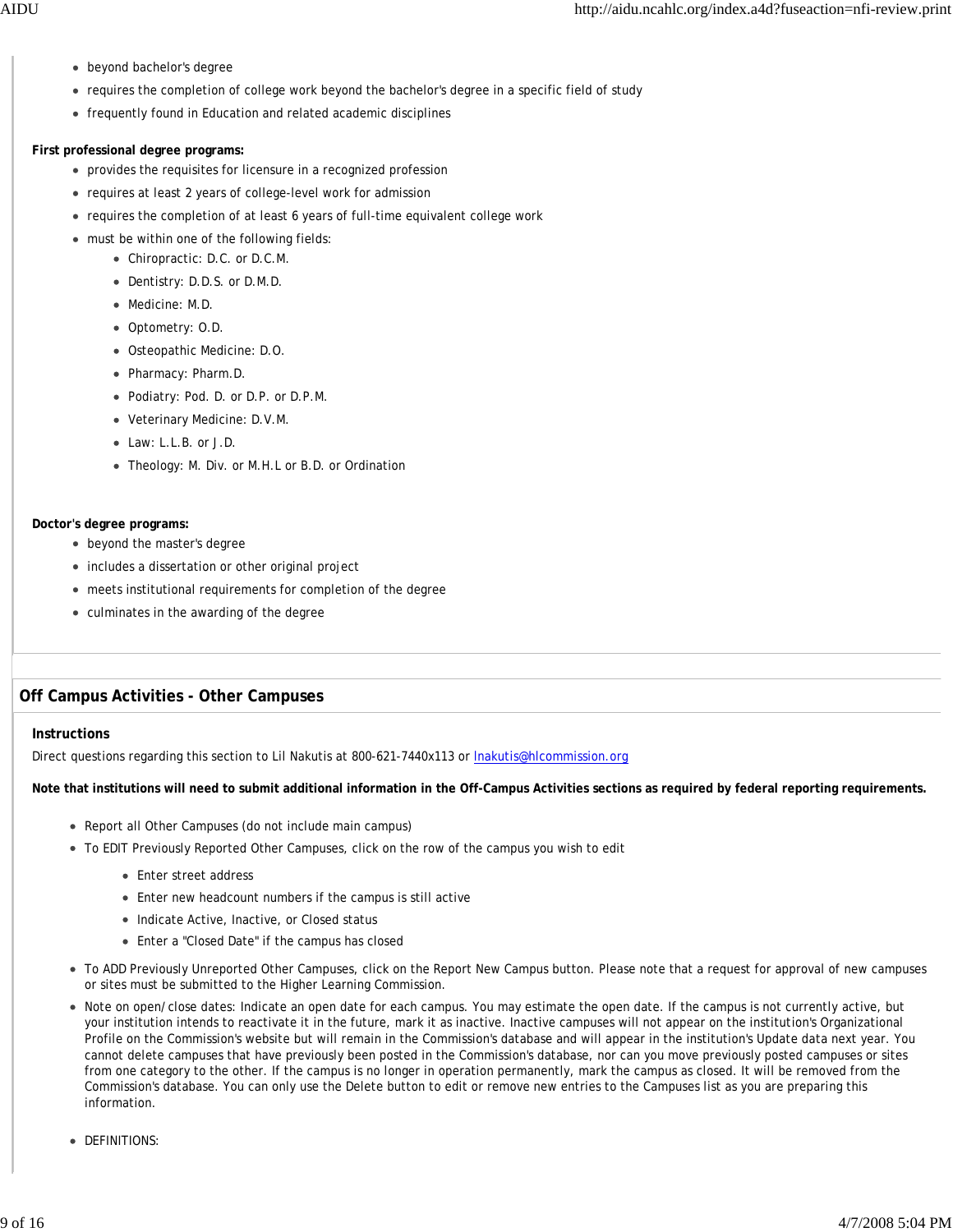- Other Campus (do NOT include main/home campus)
	- students can complete at least one degree program
	- campus personnel provide a full range of administrative and student services
	- has an administrative head (e.g. a campus dean or provost)
- In State
	- Other Campus is in addition to the main campus and is in the institution's home state
- Out of State
	- Other Campus is outside of the institution's home state
- Out of USA
	- Campus is outside of the 50 United States
	- include states located in US territories in this category
	- **DO NOT include study abroad in this category**

 indicates required information that must be completed before submitting your report **C** indicates items that have been completed

Definitions for this section can be found at the **bottom** of this page.

| $\mathbf \Theta$ |  | . | city | tate<br>$\cdots \qquad \qquad \cdots \qquad \qquad \cdots$ | countr |
|------------------|--|---|------|------------------------------------------------------------|--------|
| None             |  |   |      |                                                            |        |

#### **Definitions**

#### **Other Campus (do NOT include main/home campus)**

- students can complete at least one degree program
- campus personnel provide a full range of administrative and student services
- has an administrative head (e.g. a campus dean or provost)

#### **In State**

Other Campus is in addition to the main campus and is in the institution's home state

#### **Out of State**

Other Campus is outside of the institution's home state

#### **Out of USA**

- Campus is outside of the 50 United States
- include states located in US territories in this category
- **DO NOT include study abroad in this category**

## **Off Campus Activities - Sites**

#### **Instructions**

Direct questions regarding this section to Lil Nakutis at 800-621-7440x113 or lnakutis@hlcommission.org

#### **Note that institutions will need to submit additional information in the Off-Campus Activities sections as required by federal reporting requirements.**

- Report all Off-campus Sites
- To EDIT Previously Reported Other Sites, click on the row of the site you wish to edit
	- Enter street address
	- Enter new headcount numbers if the site is still active.
	- List all programs offered at the site. Enter complete name of each degree offered. Include degree level and program name (e.g., BA in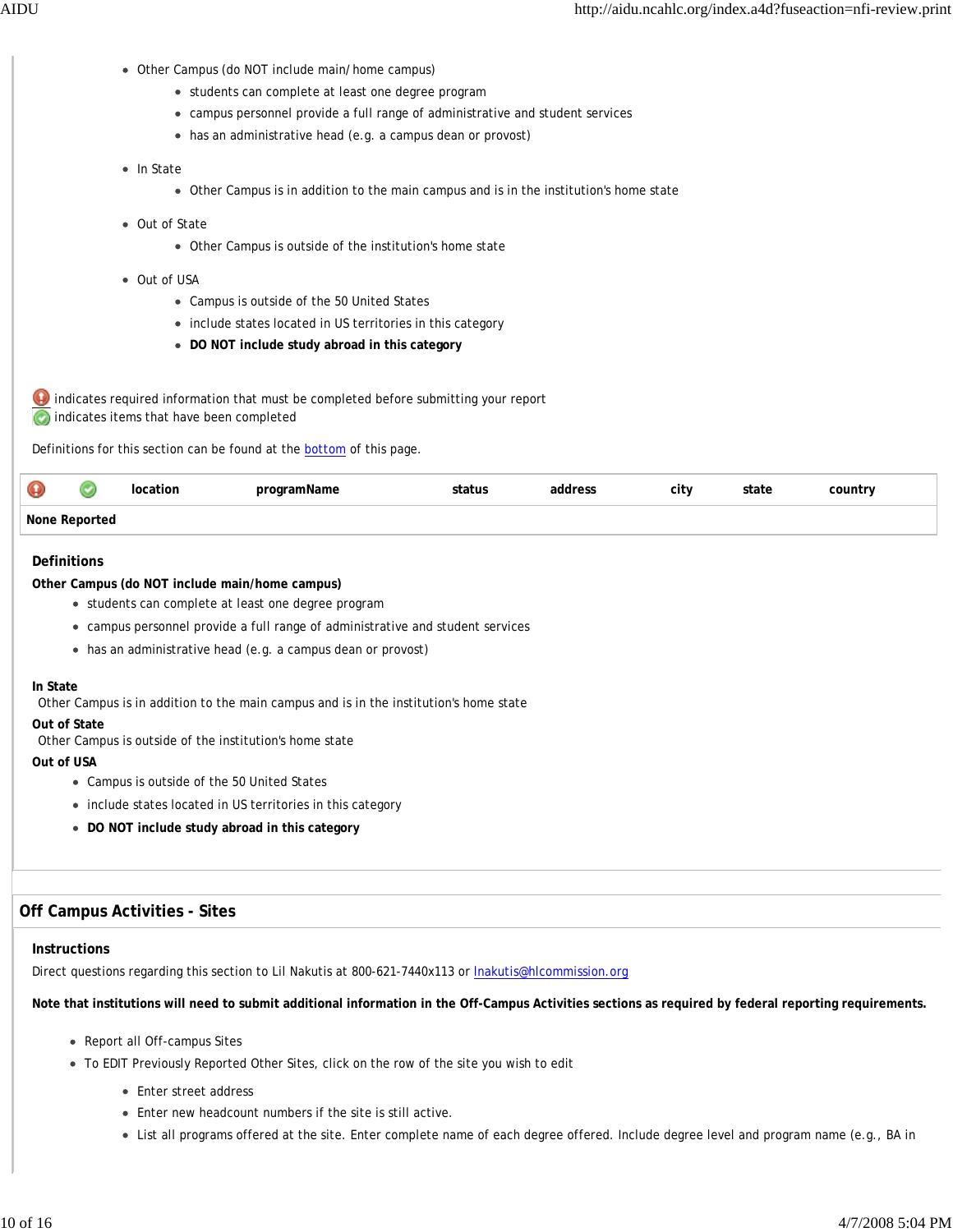English).

- Indicate Active, Inactive, or Closed status.
- Enter a "Closed Date" if the site has closed.
- To ADD Previously Unreported Other Sites, click on the Report New Site button. Please note that a request for approval of new sites must be submitted to the Higher Learning Commission.
- Note on open/close dates: Indicate an open date for each site. You may estimate the open date. If the site is not currently active, but your institution intends to reactivate it in the future, mark it as inactive. Inactive sites will not appear on the institution's Organizational Profile on the Commission's website but will remain in the Commission's database and will appear in the institution's Update data next year. You cannot delete sites that have previously been posted in the Commission's database, nor can you move previously posted sites from one category to the other. If the site is no longer in operation permanently, mark the site as closed. It will be removed from the Commission's database. You can only use the Delete button to edit or remove new entries to the Sites list as you are preparing this information.
- DEFINITIONS:
	- Site
- students can complete 50% or more of a degree program
- include degree completion sites (even if they offer less than 50% of the program)
- **DOES NOT** have a full range of administrative and student services staffed by institution's personnel
- administrative and student services may be provided from the home campus
- In State
	- Site is in the institution's home state
- Out of State
	- Site is outside the institution's home state
- Out of USA
	- Site is outside of the 50 United States
	- include states located in US territories in this category
	- **Do Not** include study abroad in this category

**indicates required information that must be completed before submitting your report** indicates items that have been completed

Definitions for this section can be found at the bottom of this page.

| $\mathbf \Theta$ | ition | tatus<br>. | dress | city | state | country | )ttered |
|------------------|-------|------------|-------|------|-------|---------|---------|
| None Report      |       |            |       |      |       |         |         |

#### **Definitions**

**Site**

- students can complete 50% or more of a degree program
- include degree completion sites (even if they offer less than 50% of the program)
- **DOES NOT** have a full range of administrative and student services staffed by institution's personnel
- administrative and student services may be provided from the home campus

#### **In State**

Site is in the institution's home state

#### **Out of State**

Site is outside the institution's home state

#### **Out of USA**

- Site is outside of the 50 United States
- include states located in US territories in this category
- **Do Not** include study abroad in this category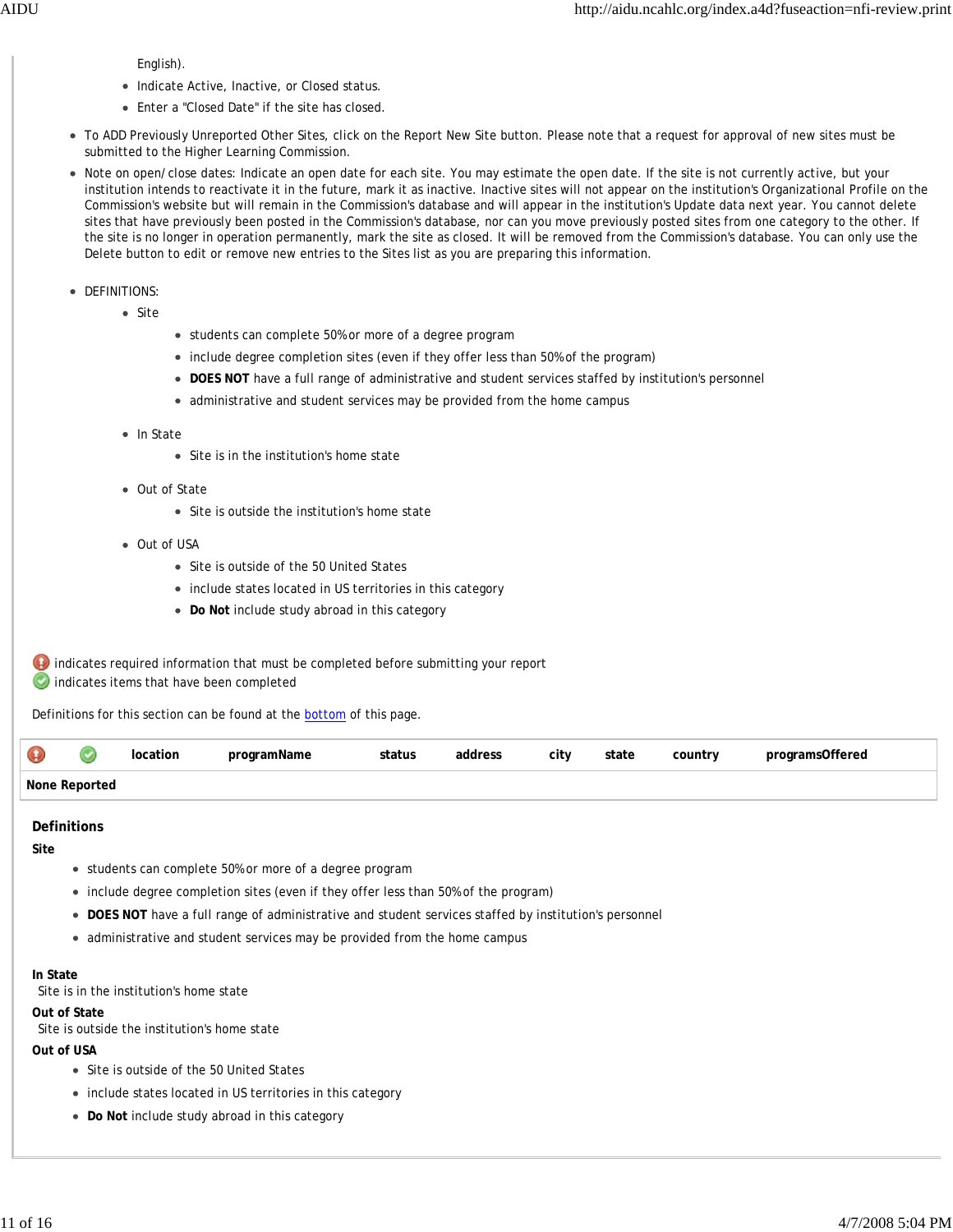# **Off Campus Activities - In State Course Locations**

#### **Instructions**

Direct questions regarding this section to Lil Nakutis at 800-621-7440x113 or lnakutis@hlcommission.org

- Report information current as of the **date of submission** of this Data Update
- Enter zero if there are no course locations

 indicates required information that must be completed before submitting your report **Completed** indicates items that have been completed

Definitions for this section can be found at the **bottom** of this page.

|   |    |                                    | Previous | New |
|---|----|------------------------------------|----------|-----|
| ⊕ | ۳  | Number of Locations                |          |     |
| ⊕ | رب | Total Headcount of these Locations |          |     |

#### **Definitions**

#### **Course Location**

- students can complete up to, but not including, 50% of a degree program
- include locations for dual enrollment, if applicable
- do not include non-credit courses

#### **In State**

Course location is in institution's home state

#### **Headcount**

- may be duplicated
- is the sum of all headcount at all in-state course locations

# **Off Campus Activities - Out of State and Out of US Course Locations**

#### **Instructions**

Direct questions regarding this section to Lil Nakutis at 800-621-7440x113 or **Inakutis@hlcommission.org** 

**Note that institutions will need to submit additional information in the Off-Campus Activities sections as required by federal reporting requirements.**

- Report all out-of-state and out-of-U.S. course locations (do not include Study Abroad)
- To EDIT Previously Reported Other Course Locations, click on the row of the course location you wish to edit
	- Enter street address
	- Enter new headcount numbers in the fields provided (headcount may be duplicated)
	- Indicate an Opened Date for each location. (You may estimate the opened date.)
	- Enter a Closed Date if the location has closed
- To ADD Previously Unreported Course Locations, click on the Report New Location button
- **DEFINITIONS:** 
	- Course Location
		- students can complete up to, but not including, 50% of a degree program
		- include locations for dual enrollment, if applicable
		- do not include non-credit courses
	- Out of State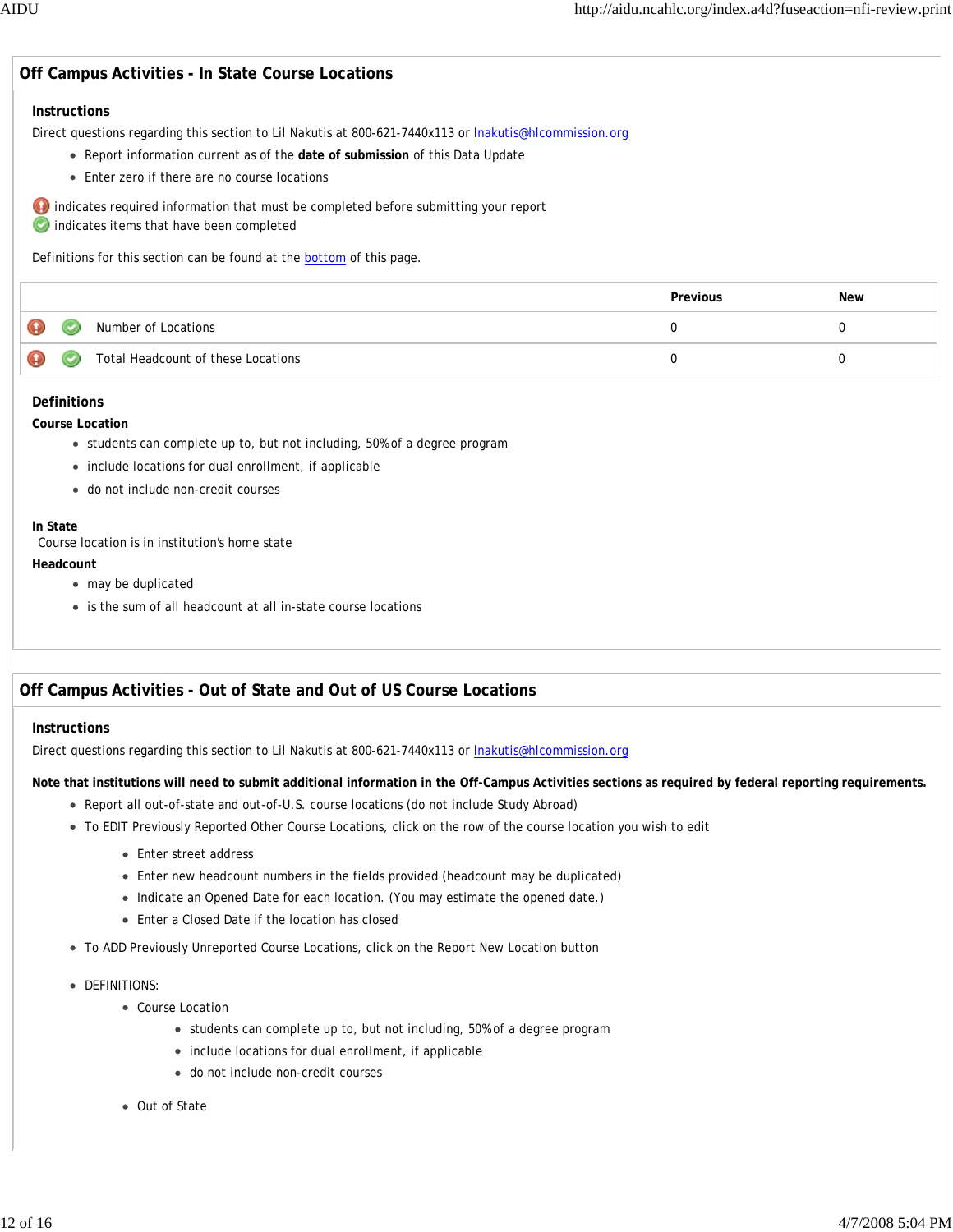Course location is outside of institution's home state

#### • Out of USA

- Course location is outside of the 50 United States
- include states located in US territories in this category
- **Do Not** include study abroad in this category

 $\bigoplus$  indicates required information that must be completed before submitting your report indicates items that have been completed

Definitions for this section can be found at the **bottom** of this page.

| æ<br><b>VET</b>    |  | ation | programName | address<br>uuur: | city | state | country | courses |
|--------------------|--|-------|-------------|------------------|------|-------|---------|---------|
| None Reported<br>. |  |       |             |                  |      |       |         |         |

#### **Definitions**

**Course Location**

- students can complete up to, but not including, 50% of a degree program
- include locations for dual enrollment, if applicable
- do not include non-credit courses

#### **Out of State**

Course location is outside of institution's home state

#### **Out of USA**

- Course location is outside of the 50 United States
- include states located in US territories in this category
- **Do Not** include study abroad in this category

# **Dual Enrollment**

#### **Instructions**

Direct questions regarding this section to Lil Nakutis at 800-621-7440x113 or lnakutis@hlcommission.org

- Report dual enrollment headcount from **Fall 2007**
- Headcount is unduplicated
- Enter zero for headcount if there is no dual enrollment

 $\bullet$  indicates required information that must be completed before submitting your report **indicates items that have been completed** 

Definitions for this section can be found at the **bottom** of this page.

|             |                                         | Previous | <b>New</b> |
|-------------|-----------------------------------------|----------|------------|
| $\bullet$ 0 | Total Dual Enrollment Student Headcount |          |            |

#### **Definitions**

#### **Dual Enrollment**

Students are enrolled in high school simultaneous to earning college credit at your institution

#### **Distance Education Programs**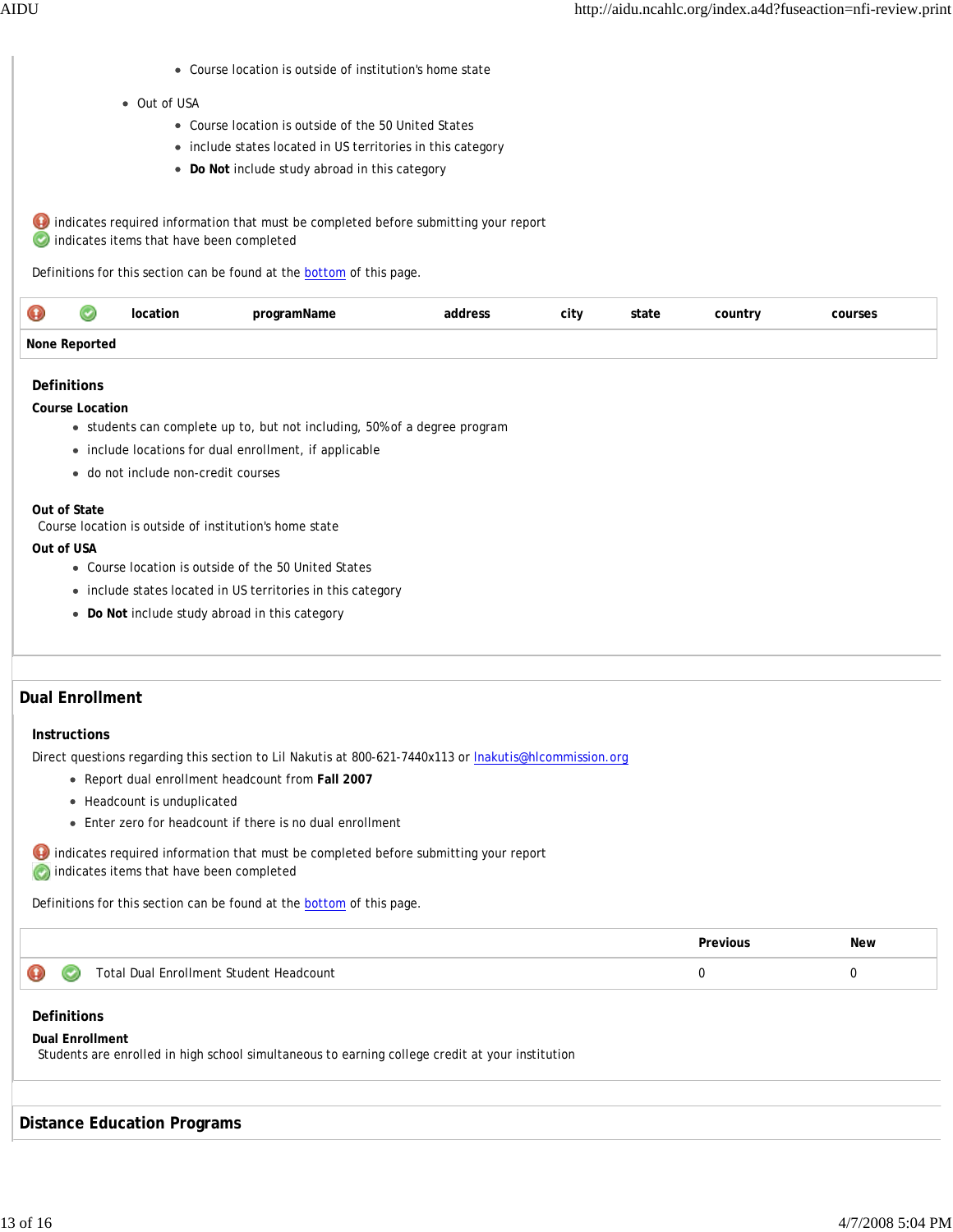### **Instructions**

Direct questions regarding this section to Lil Nakutis at 800-621-7440x113 or *Inakutis@hlcommission.org* 

- Report information current as of the **date of submission** of this Data Update.
- To Edit Previously Reported Distance Education Programs, click on the row of the course location you wish to edit.
- Headcount is optional and unduplicated
- Enter new headcount numbers in the fields provided
- To Add Previously Unreported Distance Education Programs, click on the **Report New Program** button.
- To Delete incorrect Previously Reported Distance Education Programs, click on the trash can icon located next to the Program's Name.

 $\bullet$  indicates required information that must be completed before submitting your report indicates items that have been completed

Definitions for this section can be found at the bottom of this page.

| $\mathbf \Theta$ |  | programName | .<br>modalit <sup>.</sup> | $\cdots$<br>*otalЬ. |
|------------------|--|-------------|---------------------------|---------------------|
| None             |  |             |                           |                     |

#### **Definitions**

#### **Distance Education Program**

- include degree, degree completion and certificate programs
- students can complete the **entire degree, degree completion or certificate** at a distance, except for the possibility of an orientation or proctored exams at a specific site
- the program is **asynchronous**
- the program is specifically and intentionally designed to be a distance program

**Program Name - includes both the degree level or certificate and the CIP code program name**

- Example 1: a BA in English and a BA in Philosophy would be reported as two separate programs
- Example 2: an AAS in Accounting and a Certificate in Accounting would be reported as two separate programs
- Sample program name entries:
	- "Certificate in Accounting"
	- "AAS in Accounting"
	- "BA in English"
- List all programs separately following the preceding example

#### **Primary Modality**

select the dominant delivery method for the named program

## **Collaborative Education**

#### **Instructions**

Direct questions regarding this section to Lil Nakutis at 800-621-7440x113 or lnakutis@hlcommission.org

- Report information from **Fall 2007**
- To Edit a Previously Reported Collaborative Education, click on the row of the Collaborative Education you wish to edit
- Enter headcount as **Fall 2007 headcount numbers unduplicated**
- To add previously unreported Collaborative Education, click on the **Report New Program** button
- To delete incorrect previously reported Collaborative Education, click on the trash can icon located next to the name

**indicates required information that must be completed before submitting your report** indicates items that have been completed

Definitions for this section can be found at the **bottom** of this page.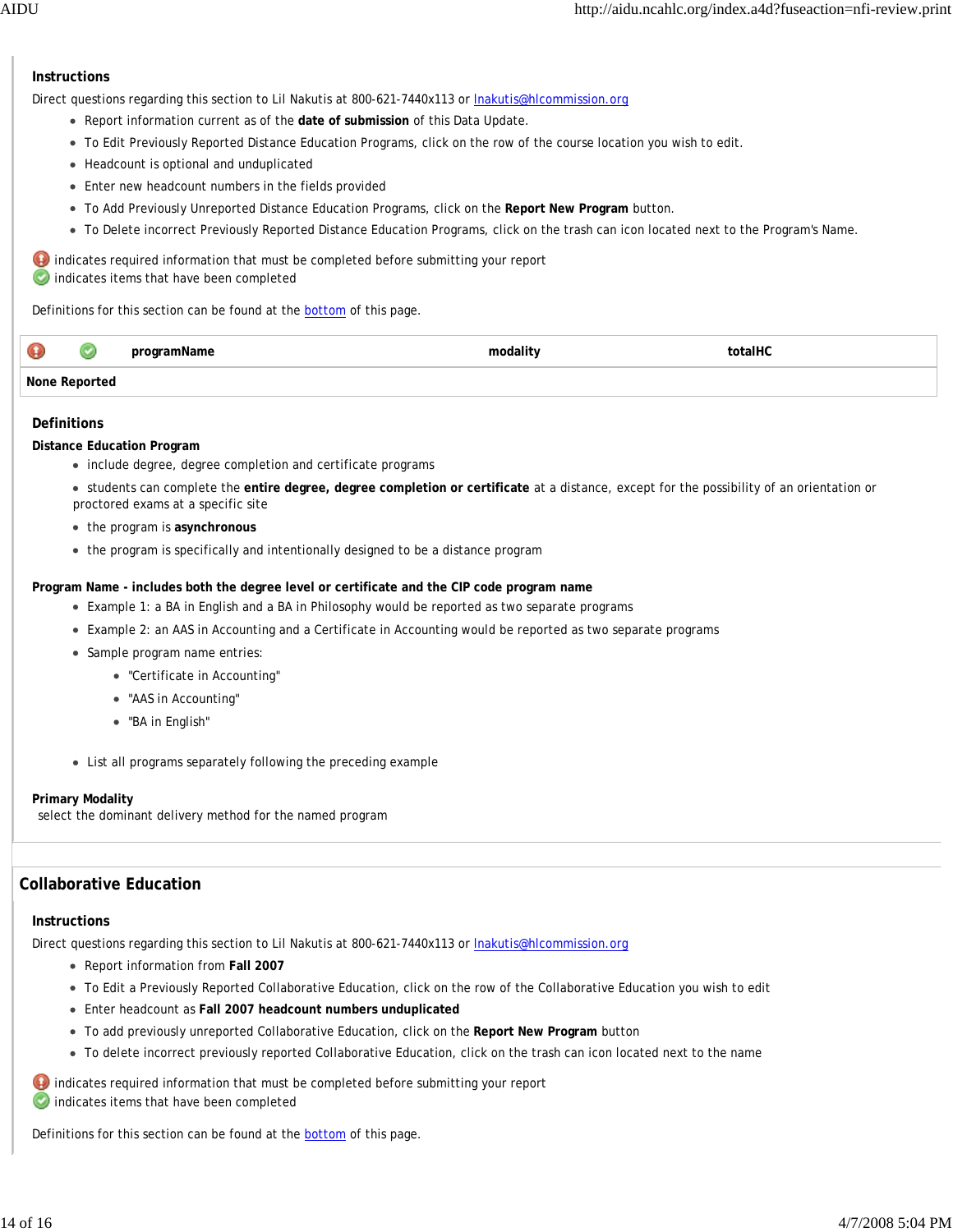

# **Definitions**

**Collaborative Education**

- refers to programs offered by your institution
- requires the student to be involved with another institution for completion of a degree or certificate program
- your institution has a formal consortia or collaborative arrangement with the other institution
- your institution issues the degree or certificate
- do not include "2+2" programs
- do not include clinicals or internships

**Program Name - includes both the degree level or certificate and the CIP code program name**

- Example 1: a BA in English and a BA in Philosophy would be reported as two separate programs
- Example 2: an AAS in Accounting and a certificate in Accounting would be reported as two separate programs
- Sample program name entries:
	- "Certificate in Accounting"
	- "AAS in Accounting"
	- "BA in English"
	- List all programs separately following the preceding example

# **Consortium/Institution name**

- if the collaborative agreement carries a formal title, use that title
- if the collaborative agreement does not carry a formal title, list the partner institution
- if you have collaborative agreements for the same program but with more than one institution, each is a separate entry

# **Dues Calculation from Reported Data**

| <b>Calculated Dues</b>                                                 | <b>Reported Data</b><br>(from previous sections) |             |
|------------------------------------------------------------------------|--------------------------------------------------|-------------|
| FTE = (Total Full-Time Headcount) + ((Total<br>Part-Time Headcount)/3) | <b>Reported Headcounts</b>                       |             |
| Your FTE = $1656$                                                      | (from HC Level)                                  |             |
|                                                                        | Full-Time Undergraduate                          | 1653        |
| Adjusted Site Total (AST) = Degree Sites +<br>(Campuses *10)           | Part-Time Undergraduate                          | 10          |
| Your AST = $0$                                                         | <b>Full-Time Graduate</b>                        | 0           |
|                                                                        | Part-Time Graduate                               | 0           |
| For the FTE range of 500-1,999:                                        | Full-Time Post-Bacc 1st Proof                    | $\mathbf 0$ |
| \$1765 Base Dues                                                       | Part-Time Post-Bacc 1st Proof                    | $\mathbf 0$ |
| \$0.88 per FTE above 499                                               |                                                  |             |
| \$35 per AST (Adjusted Site Total)                                     | <b>Reported Off-Campus Activities</b>            |             |
| Calculated Dues = $(Base Dues) + ((FTE-499) *$                         | Number of Other Campuses                         | $\mathbf 0$ |
| $(Fee/FTE)) + (AST * (Fee/AST))$                                       | Number of Sites                                  | 0           |
| Calculated Dues = $$2,783$                                             |                                                  |             |

**Maximum Total Dues** are \$27,000.